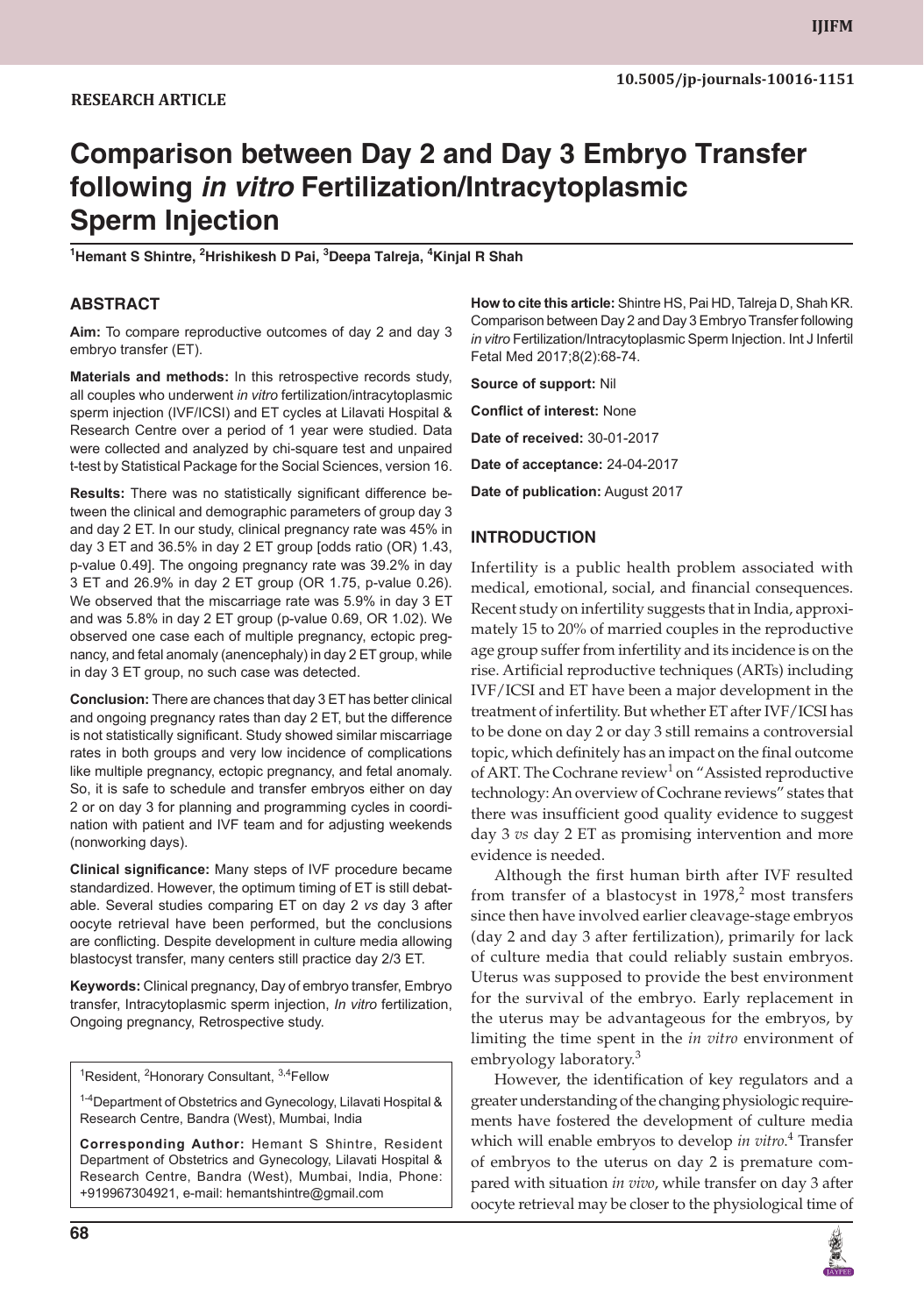uterine entry of embryo. Transfer of embryos prior to the activation of the embryonic genome (at the four to eight cell stages) decreases the precision of embryo selection.<sup>5</sup> Embryo morphology, along with other factors, is thought to be highly indicative of pregnancy outcome.<sup>6</sup> Moreover, delaying ET would allow selection of the most viable embryos for transfer. It has been suggested that the longer time in culture improves the accuracy of selection of the best quality embryos for transfer<sup>7</sup> as additional morphological features are available for identifying good embryos.<sup>8</sup> Delaying transfer an extra day may increase the likelihood of successful implantation<sup>9</sup> and also improve endometrial differentiation<sup>10</sup> similar to the natural situation in which the embryos arrive in the uterus 4 to 5 days after ovulation.

Delaying transfer from day 2 to day 3 might have a positive effect on pregnancy outcomes. But this conclusion does not come true for all studies. There exists some studies supporting day 3  $ET^{11,12}$  and the others are in favor of day  $2^{3,13}$  However, there are articles stating no statistically significant difference exists between day 2 and day 3 ET.<sup>14-16</sup> The Cochrane review<sup>1</sup> on "Assisted reproductive technology: An overview of Cochrane reviews" states that there was insufficient good quality evidence to suggest day 3 *vs* day 2 ET as promising intervention and more evidence is needed. Based on the above-mentioned conflicting results, the study was aimed to compare their reproductive outcomes in terms of clinical pregnancy rate, ongoing pregnancy rate, miscarriage (spontaneous abortion) rate, multiple pregnancy rate, ectopic pregnancy rates, and fetal anomaly rate.

## **MATERIALS AND METHODS**

## **Patient Population, Data Collection Technique, and Data Analysis**

In this retrospective records study, all patients with infertility, who had their IVF/ICSI and ET cycles at tertiary IVF center: Lilavati Hospital & Research Centre over the period of 1 year (from July 2014 to June 2015) were studied. After obtaining approval from our hospital Ethics Committee, all the documented data from patients' medical records, including case papers, treatment sheets, investigation reports, ultrasound scans, follow-up case sheets, embryologists' notes and laboratory records, were retrospectively studied. Out of 360 couples with infertility, who had their IVF/ICSI and ET from July 2014 to June 2015, we got 103 patients fulfilling the inclusion and exclusion criteria. Couples with females age ≤40 years, anti-Müllerian hormone (AMH) level in the range of 2 to 3.5 ng/mL (normo-responders), who had undergone controlled ovarian stimulation protocol with gonadotropin-releasing hormone (GnRH) antagonist protocol and recombinant human chorionic gonadotropin (hCG) were used as trigger,

#### *Comparison between Day 2 and Day 3 ET following IVF/ICSI*

with follicle count of 8 to 14 on the day of trigger (normoresponders) and fresh ET cycle in which three good quality embryos were transferred. Patients who were poor/ hyperresponders, had previous failed IVF cycles, canceled cycles, and frozen ET cycles were excluded from the study. Universal sampling technique was applied, and sample size of 103 patients, which included 52 patients of day 2 ET and 51 patients of day 3 ET, was decided for the study.

Parameters like age, body mass index (BMI), AMH values, causes of infertility, serum β-hCG levels, and ultrasound scan results were studied to compare the outcome of day 2 ET and day 3 ET. Follow-up sheets documenting results of IVF/ICSI and ET in terms of continuation or noncontinuation of pregnancy or any complications if occurred till the stage of ongoing pregnancy (12 weeks of gestation) were studied. Parameters like clinical pregnancy rate, ongoing pregnancy rate, miscarriage (spontaneous abortion) rate, ectopic pregnancy rate, fetal anomaly rate, and multiple pregnancy rates were decided to be the main outcome measures for this study.

## **Methodology: Ovarian Stimulation, Oocyte Retrieval, IVF/ICSI and ET**

All the couples included in our study group were thoroughly examined, properly investigated to find out the cause of infertility, counseled for the appropriate treatment accordingly, and all the relevant findings were documented.

In these patients, first they underwent controlled ovarian stimulation with GnRH antagonist flexible protocol and careful monitoring of follicle number and size by ultrasonography (USG). Whenever the lead follicle size reached 18 mm or more, recombinant hCG was given as ovulation triggering agent. After 34 to 36 hours of trigger, oocyte retrieval was done under USG guidance under general anesthesia.

Oocytes were evaluated for maturity and mature oocytes were incubated in tissue culture dishes at 37°C and  $5\%$  CO<sub>2</sub> in air. The ICSI/IVF procedure was performed about 2 to 3 hours after retrieval. The ICSI procedure was used particularly as per indications (male factor infertility patients in specific) quoted in recent guidelines and literature<sup>17,18</sup> and IVF was implemented for all other patients.

Then, oocytes were checked after about 16 to 20 hours (mostly 17 hours postfertilization) for pronuclei formation (first check) and the normally fertilized ones were transferred to cleavage media that was incubated overnight and no further changes of media was done till the day of ET. The embryos were cultured in groups of 3 to 4 in 50 µL droplets of tissue culture media under mineral oil. Then embryonic development was assessed with inverted microscope for 42 to 44 hours after IVF/ICSI (second check). Then just before transfer, embryos were examined and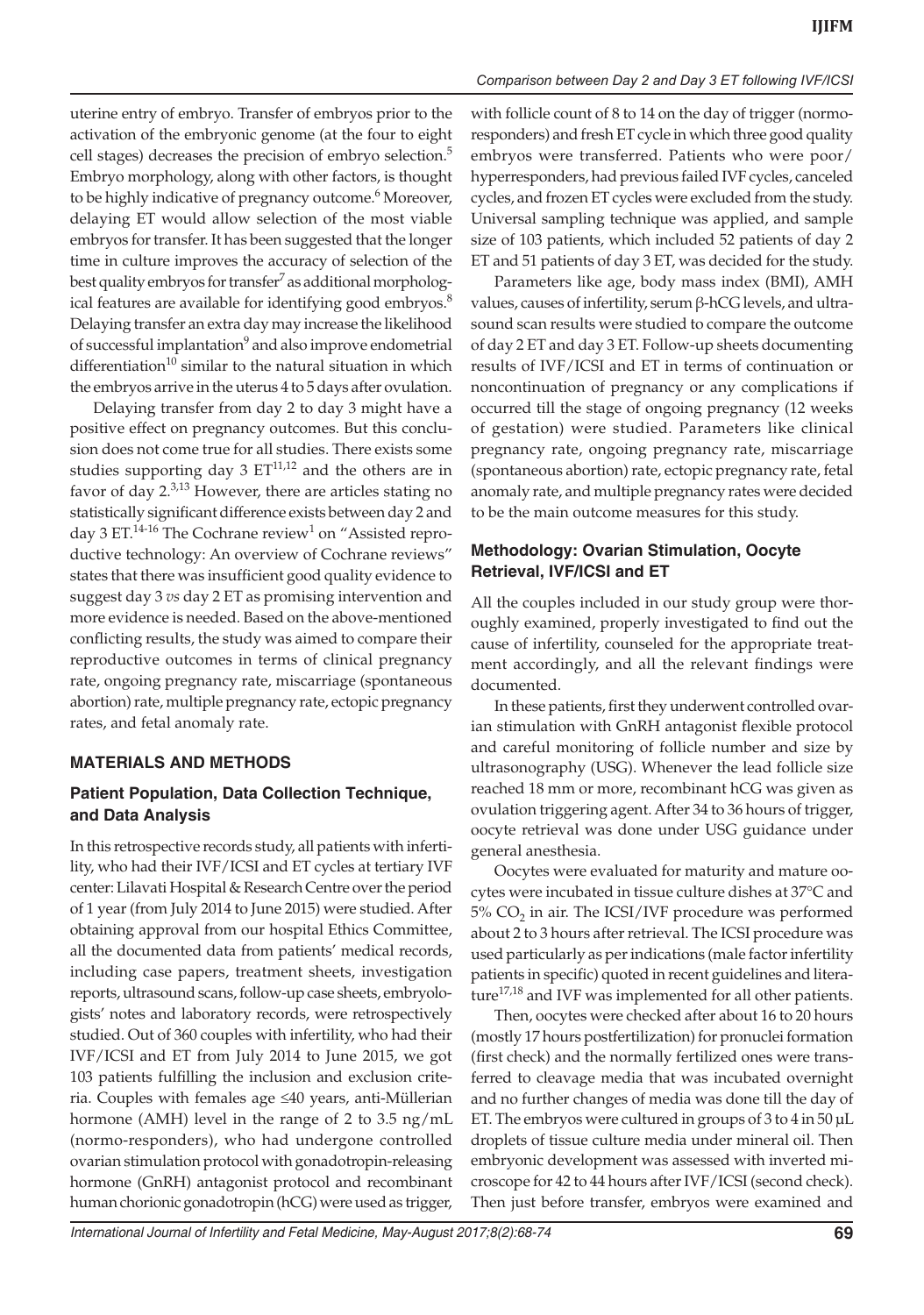graded and good quality embryos according to embryo grading technique were selected and transferred either on day 2 or day 3. No specific criteria were applied to allot patients to day 2 ET or day 3 ET. The ETs were done either on day 2 or on day 3 according to cycle programming for coordinating between patient and IVF team as well as adjusting weekends (nonworking days).

In both day 2 ET and day 3 ET group, the three good quality embryos were selected and transferred 1.5 cm below fundus under USG guidance with labotect ET catheter/soft ET catheter. The surplus good quality embryos were frozen by open vitrification method. Adequate luteal phase support was given.

Patients underwent serum β-hCG test 14 days after ET and patients with positive test underwent transvaginal ultrasound scan 2 weeks later. The pregnancies were monitored with serial ultrasound scanning. All cases were followed up in our hospital and all significant events, findings were documented in follow-up sheets of patients. As we had 100% follow-up of patients till 12 weeks of gestation and after 12 weeks of gestation, many patients preferred nearby obstetricians for further obstetric care, it was difficult to follow-up cases till full term. In addition, the proposed duration of study was 1 year only. So we have studied each case till the stage of ongoing pregnancy (12 weeks of gestation).

#### **Ethical and Humane Considerations**

Our study was retrospective records study and ethical approval was sought from Ethical and Scientific Committee of Lilavati Hospital & Research Centre prior to the study.

#### **Statistical Analysis**

Data were analyzed by chi-square test and unpaired t-test using software package, Statistical Package for the Social Sciences, version 16 as well as Microsoft Excel for the statistical and graphical representation.

## **RESULTS**

Out of 103 patients fulfilling the criteria, who had undergone IVF/ICSI and ET during the period of 1 year, 52 patients had undergone ET on day 2 and 51 patients had undergone ET on day 3.

There was no statistically significant difference between the parameters (age, BMI, AMH value, duration of infertility, type of infertility, cause of infertility, number of oocytes retrieved) and their distribution of group day 2 ET and day 3 ET. Table 1 shows the demographic and clinical characteristics of infertile couples.

Maximum number of patients (48.54%) were in the age group of 31 to 35 years. Maximum women (63.11%) were

| <b>Table 1:</b> Patient demographics and clinical characteristics |  |
|-------------------------------------------------------------------|--|
|-------------------------------------------------------------------|--|

| <b>Rable 1.</b> Tallent demographics and chincal characteristics                     |                             |                    |       |                      |  |
|--------------------------------------------------------------------------------------|-----------------------------|--------------------|-------|----------------------|--|
|                                                                                      | Day 2                       | Day 3              |       | p-value Significance |  |
| <b>Patient characteristics</b>                                                       |                             |                    |       |                      |  |
| Age (years, mean<br>$±$ SD)                                                          | $32.2 \pm 3.4$ 32.7 $\pm 4$ |                    | 0.48  | ΝS                   |  |
| BMI (kg/m <sup>2</sup> , mean $27.2 \pm 2.6$ 27 $\pm 2.8$<br>$±$ SD)                 |                             |                    | 0.7   | NS.                  |  |
| AMH (ng/mL, mean $2.8 \pm 0.4$<br>± SD)                                              |                             | $2.7 \pm 0.5$ 0.21 |       | <b>NS</b>            |  |
| Duration of infertility $4 \pm 1.4$<br>(years, mean $\pm$ SD)<br>Type of infertility |                             | $4.2 + 1$          | 0.54  | NS.                  |  |
| Primary                                                                              | 36                          | 37                 | 0.71  | ΝS                   |  |
| Secondary                                                                            | 16                          | 14                 |       |                      |  |
| Cause of infertility                                                                 |                             |                    |       |                      |  |
| Unexplained                                                                          | 17                          | 17                 | 0.825 | ΝS                   |  |
| Female factor                                                                        | 22                          | 19                 |       |                      |  |
| Male factor                                                                          | 11                          | 14                 |       |                      |  |
| Combined (male<br>+ female)                                                          | $\mathcal{P}$               | 1                  |       |                      |  |
| No. of oocytes<br>retrieved (mean<br>± SD)                                           | $9.4 \pm 4.2$               | $8.8 \pm 3.9$ 0.44 |       | <b>NS</b>            |  |

Statistical significance – if p-value ≤ 0.05; SD: Standard deviation; NS: Nonsignificant

from overweight category (World Health Organization classification). While using Indian classification,<sup>19</sup>74.76% women were obese. Maximum patients (39%) had AMH value of 2 to 2.5 ng/mL. Among our study, maximum patients (71%) had duration of infertility since 3 to 5 years. Mean number of oocytes retrieved in day 2 ET group was 9.4, while in day 3 ET group was 8.8.

Majority of the patients (70.87%) who underwent IVF/ICSI and ET had primary infertility compared with patients with secondary infertility (29.13%). Among the patients, majority had female factor infertility (40%) followed by unexplained infertility (33%). Among female factor infertility causes, tubal block (37%) and polycystic ovary syndrome (20%) were the major causes. Among male factor infertility causes, azoospermia (48%) and oligospermia (36%) were the major causes of infertility.

In our study, clinical pregnancy rate per ET cycle in day 3 ET was 45% (23/51) and in day 2 ET was 36.5% (19/52) (Graph 1). Odds ratio (OR) was 1.43 indicating clinical pregnancy rate in day 3 ET was just 1.43 times better than day 2 ET. The difference between clinical pregnancy rates of both groups was not statistically significant (p-value 0.49).

The ongoing pregnancy rate in day 3 ET group was 39.2% and in day 2 ET group was 26.9% (Graph 2). The OR was 1.73, indicating day 3 ET was 1.75 times better than day 2 ET with respect to ongoing pregnancy rate. But the difference was found to be statistically insignificant (p-value 0.26).

We observed that the miscarriage rate in day 3 ET group was 5.9% and in day 2 ET group was 5.8%. So

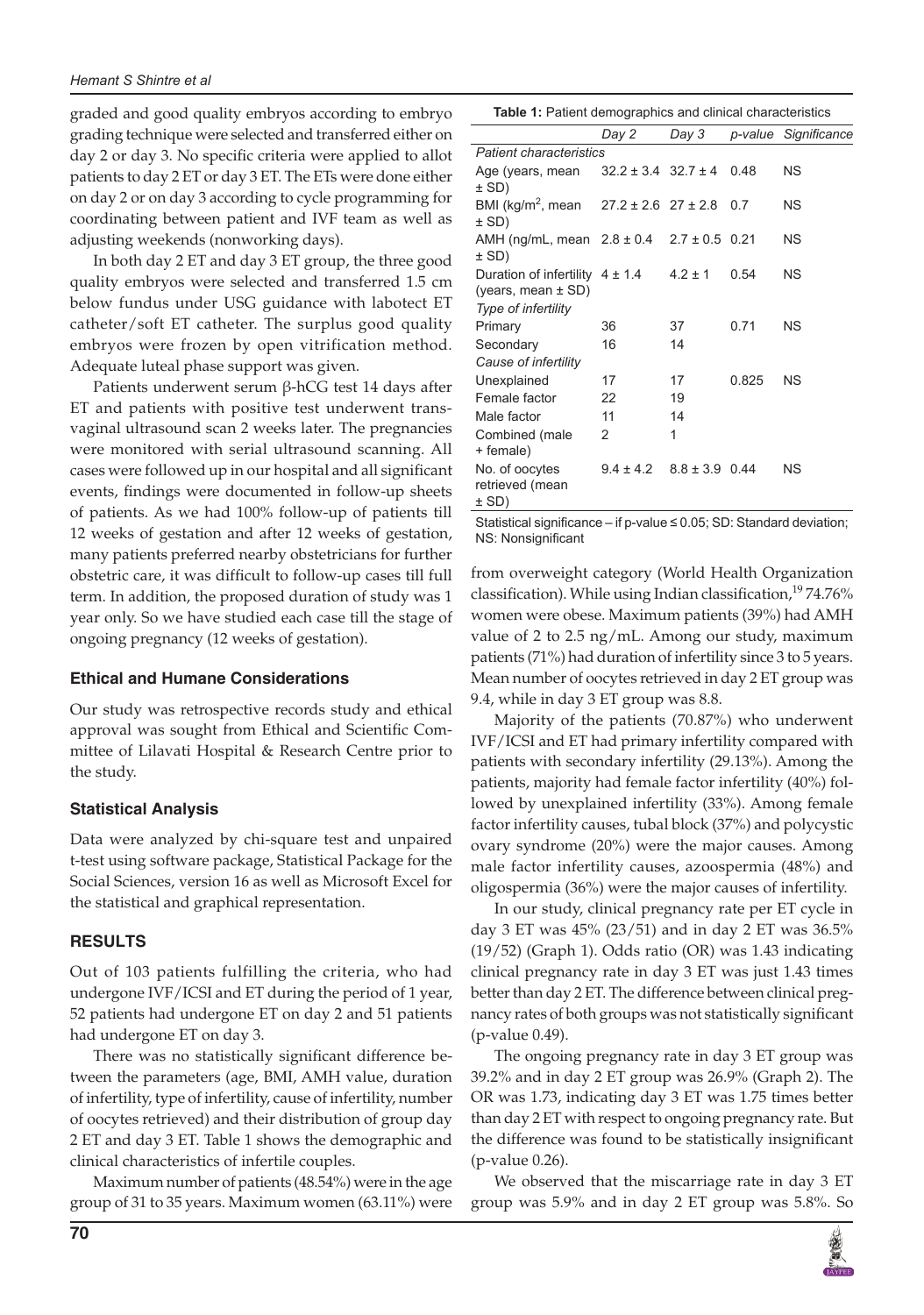*Comparison between Day 2 and Day 3 ET following IVF/ICSI*





**Graph 1:** Clinical pregnancy rate per ET cycle in both groups **Graph 2:** Ongoing pregnancy rate per ET cycle in both groups

| Final result                       | Day 3 (51 patients) | Day 2 (52 patients) | p-value   | <b>Difference</b> | 0R        |
|------------------------------------|---------------------|---------------------|-----------|-------------------|-----------|
| Clinical pregnancy                 | 23 (45%)            | 19 (36.5%)          | 0.49      | <b>NS</b>         | 1.43      |
| Ongoing pregnancy                  | 20 (39.2%)          | 14 (26.9%)          | 0.26      | <b>NS</b>         | 1.75      |
| Miscarriage (spontaneous abortion) | $3(5.9\%)$          | $3(5.8\%)$          | 0.69      | <b>NS</b>         | 1.02      |
| Ectopic                            |                     | $1(1.9\%)$          | <b>NA</b> | <b>NA</b>         | <b>NA</b> |
| Fetal anomaly                      |                     | $1(1.9\%)$          | <b>NA</b> | <b>NA</b>         | <b>NA</b> |
| Multiple pregnancy                 |                     | $1(1.9\%)$          | <b>NA</b> | <b>NA</b>         | <b>NA</b> |

|  |  | Table 2: Compiled final outcome measures per ET cycle of both groups |  |  |
|--|--|----------------------------------------------------------------------|--|--|
|  |  |                                                                      |  |  |

Statistical significance – if p-value ≤ 0.05; NA: Not applicable; NS: Nonsignificant

they were almost similar with statistically insignificant difference (p-value 0.69, OR 1.02).

Multiple pregnancy rate was observed to be 1.92% (1/52) in day 2 ET group, while in day 3 ET group, all were singleton pregnancies. One case was found in day 2 ET group giving the ectopic pregnancy rate per ET cycle as 1.92%, while no case was found in day 3 ET group. In this study, we observed one case of fetal anomaly (anencephaly). In day 2 ET group deriving fetal anomaly rate per ET cycle was 1.92% (1/52). No cases of fetal anomaly were observed in day 3 ET group. Table 2 compiles the final outcome measures per ET cycle of both groups.

# **DISCUSSION**

## **Clinical Pregnancy Rate**

In our study, the clinical pregnancy rate per ET cycle in day 3 ET was 45% (23/51) and in day 2 ET was 36.5% (19/52). Odds ratio was 1.43, indicating clinical pregnancy rate in day 3 ET was just 1.43 times better than day 2 ET. The difference between clinical pregnancy rates of both groups was not statistically significant (p-value 0.49).

All the recent available studies also showed no significant difference between the two in terms of clinical pregnancy rate. However, some of these studies showed statistically insignificant, but still comparably better clinical pregnancy rate in either of these two groups than the other one.

- Day 2 ET better than day 3 ET: Laverge et al<sup>3</sup> clinical pregnancy rate in day 2 ET (42.6%) is better than that in day 3 ET (28.8%). Cabar et al<sup>13</sup> – day 2 ET clinical pregnancy rate was 40.3%, which is higher in comparison to day 3 ET of 32.8%. Odds ratio is 1.45, indicating day 2 ET was 1.45 times better than day 3 ET.
- Almost similar: Aboulghar et al $^{14}$  clinical pregnancy rates were almost similar between day 2 ET (50.9%) and day 3 ET (50.5%). Ashrafi et al<sup>20</sup> – clinical pregnancy rates were almost similar between day 3 ET  $(40.7\%)$  and day 2 ET (38.9%). Mahdavi et al<sup>16</sup> – day 3 ET clinical pregnancy rate was 18% and day 2 ET clinical pregnancy rate was 20%. Clinical pregnancy rate was shown to be higher in day 3 ET group (39.2%) compared to day 2 ET group (31.6%).
- Day 3 ET better than day 2 ET: Suzuki et al<sup>11</sup> day 3 ET clinical pregnancy rate was 58.3% and day 2 ET clinical pregnancy rate was 37.5%. Meta-analysis (Cochrane review)<sup>12</sup> – in the ICSI trials, the study for clinical pregnancy rate gives result in favor of day 3 transfer [OR 1.40, 95% confidence interval (CI) 1.13–1.74]. The result of the chi-squared test for heterogeneity was 18.74 ( $p = 0.07$ ). The subgroup analysis showed day

*International Journal of Infertility and Fetal Medicine, May-August 2017;8(2):68-74* **71**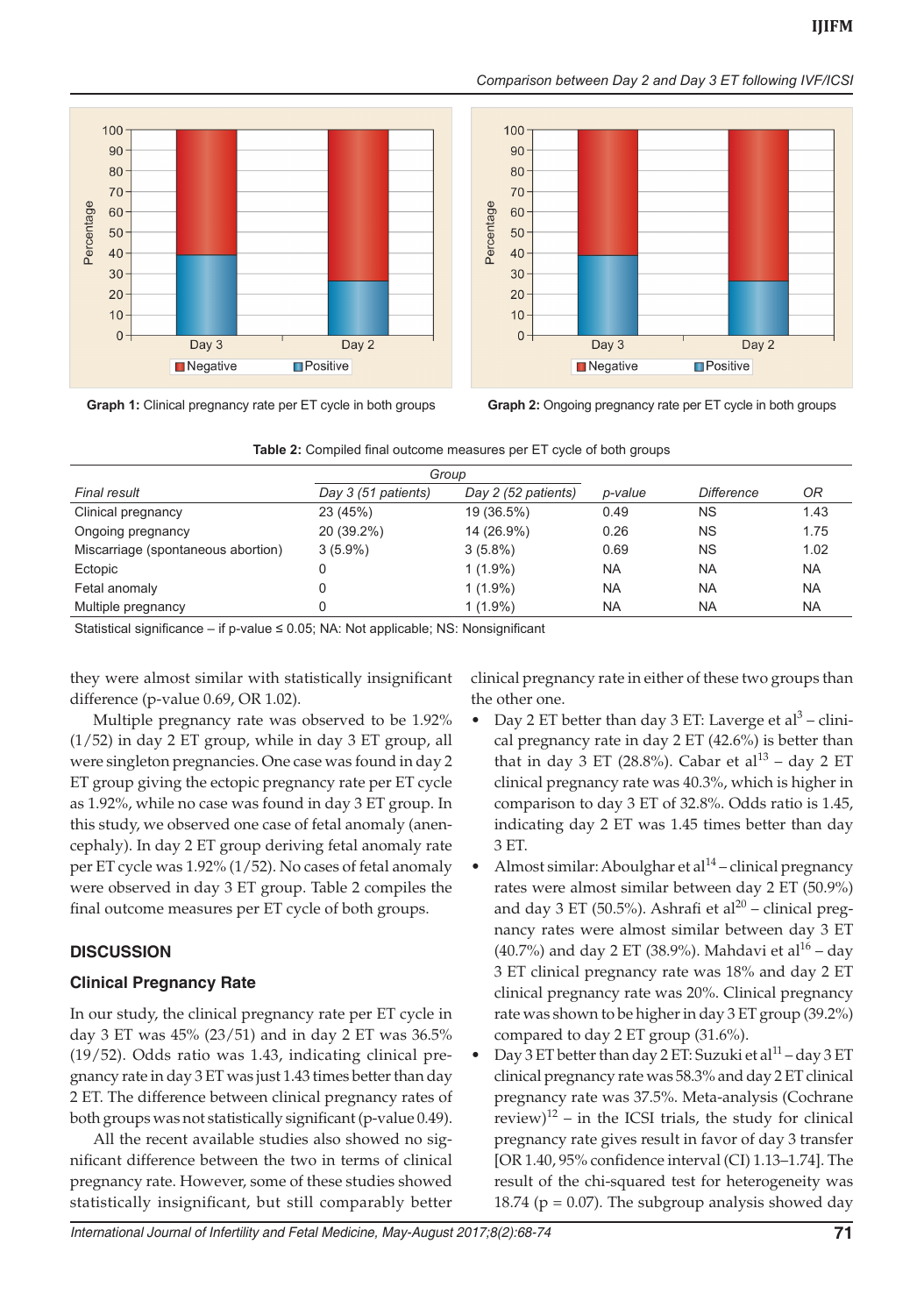3 gave significantly better results than day 2 in case of ICSI than in case of IVF.

## **Ongoing Pregnancy Rate**

In our study, the ongoing pregnancy rate in day 3 ET group was 39.2% and in day 2 ET group was 26.9%. The OR was 1.73, indicating day 3 ET was 1.73 times better than day 2 ET with respect to ongoing pregnancy rate. But the difference was found to be statistically insignificant (p-value 0.26).

Most of the other studies showed similar ongoing pregnancy rates in both groups with no statistically significant difference. Meta-analysis (Cochrane review) $12$  – the meta-analysis did not provide evidence of a difference in ongoing pregnancy rate between day 3 and day 2 (OR 1.08, 95% CI 0.82–1.43). The result of the chi-squared test for heterogeneity was 9.71 ( $p = 0.05$ ). Ertzeid et al<sup>21</sup> was the only study to provide sufficient information in the published article to calculate the ongoing pregnancy rate (day 2 ET – 18.5%, day 3 ET – 22.6%); however, further information obtained from the authors allowed the inclusion of the Baruffi et al<sup>22</sup> and Laverge et al<sup>3</sup> trials for this outcome. Mahdavi et al $^{16}$  showed day 3 ET ongoing pregnancy rate was 15.4% and day 2 ET ongoing pregnancy rate was 17%.

## **Miscarriage (Spontaneous Abortion) Rate**

In our study, we observed that the miscarriage rate in day 3 ET group was 5.9% and in day 2 ET group was 5.8%. So they were almost similar with statistically insignificant difference (p-value =  $0.69$ , OR =  $1.02$ ).

Literature reveals conflicting results with respect to miscarriage rate. Edwards et  $al^{23}$  reported the incidence of miscarriages after day 3 ET to be higher. Mahdavi et  $al<sup>16</sup>$  also reported higher miscarriage rate after day 3 ET  $(47.4%)$  compared with day 2 ET (29%). Laverge et al<sup>3</sup> showed no significant difference between miscarriage rate of day 3 ET (8.3%) and day 2 ET (7.02%) groups. Meta-analysis (Cochrane review) $12$  – the meta-analysis for the outcome miscarriage per woman did not provide evidence of a difference between day 3 and day 2 ET (OR 1.20, 95% CI 0.79–1.83). The result of the chi-squared test for heterogeneity was  $6.82$  ( $p = 0.56$ ).

# **Multiple Pregnancy Rate**

Our study showed that multiple pregnancy rate per ET cycle  $(\%)$  was observed to be 1.92%  $(1/52)$  in day 2 ET group, while no case of multiple pregnancy was observed in day 3 ET group. Because our sample size is small, we cannot conclude that there is no risk of multiple pregnancy in day 3 ET group.

All the other studies showed that there was no significant difference between multiple pregnancy rate of two groups. Laverge et al<sup>3</sup> reported multiple pregnancy rate per ET cycle in day 2 ET group derived was 16.6% and in day 3 ET group was 16.9%. Suzuki et al<sup>11</sup> in their study observed multiple pregnancy rate per ET cycle as 11.1% in day 2 group, while 14.3% in day 3 ET group. Aboulghar et al<sup>14</sup> showed multiple pregnancy rate was  $39.8\%$  in day 2 ET group, while in day 3 ET group it was 31.9%. Metaanalysis (Cochrane review)<sup>12</sup> – the meta-analysis for the outcome multiple pregnancy per woman did not provide evidence of a difference between day 3 and day 2 transfer overall (OR 1.26, 95% CI 0.89–1.79). Mahdavi et al<sup>16</sup> also showed similar rates (day 2 ET 9.7%, day 3 ET 7.5%).

# **Ectopic Pregnancy Rate**

In our study, one case of ectopic pregnancy was found in day 2 ET group giving us ectopic pregnancy rate per ET cycle as 1.92%, while no case was found in day 3 ET group. The ectopic pregnancy was diagnosed on transvaginal ultrasound done on follow-up basis and was managed with conservative medical management with methotrexate. It is very difficult to confirm that there is no risk of ectopic pregnancy in day 3 ET or day 2 ET predisposing to ectopic pregnancy as sample size is small.

All other studies showed similar ectopic pregnancy rates in both groups. Laverge et al<sup>3</sup> showed 0.5% ectopic pregnancy rate in day 2 ET group and 0.6% in day 3 ET group. Meta-analysis (Cochrane review) $12$  – the metaanalysis did not provide evidence of a difference between day 3 and day 2 transfer (OR 0.99, 95% CI 0.24–3.99). The result of the chi-squared test for heterogeneity was 0.62 ( $p = 0.73$ ). Mahdavi et al<sup>16</sup> also showed similar rates (day 2 ET 6.5%, day 3 ET 5%).

# **Fetal Anomaly Rate**

Limited evidence suggests that the prevalence of chromosomal abnormalities in children conceived with ART is not different from that in children conceived naturally. Nonetheless, concerns persist that the use of sperm from infertile men, and ICSI itself, might increase the risk for conceiving the child with chromosomal or genetic defect, because infertile men and women are more likely to have chromosomal abnormality.<sup>24</sup>

In this study, we observed one case of fetal anomaly in day 2 ET group deriving fetal anomaly rate per ET cycle as 1.92% (1/52). The anomaly detected was anencephaly (neural tube defect) in case of mothers 38 years of age, which was picked up on 11 weeks early anomaly scan and induced abortion was done with proper documentation and valid informed consent. No case of fetal anomaly (0%) was detected in day 3 ET group. There is increased risk of

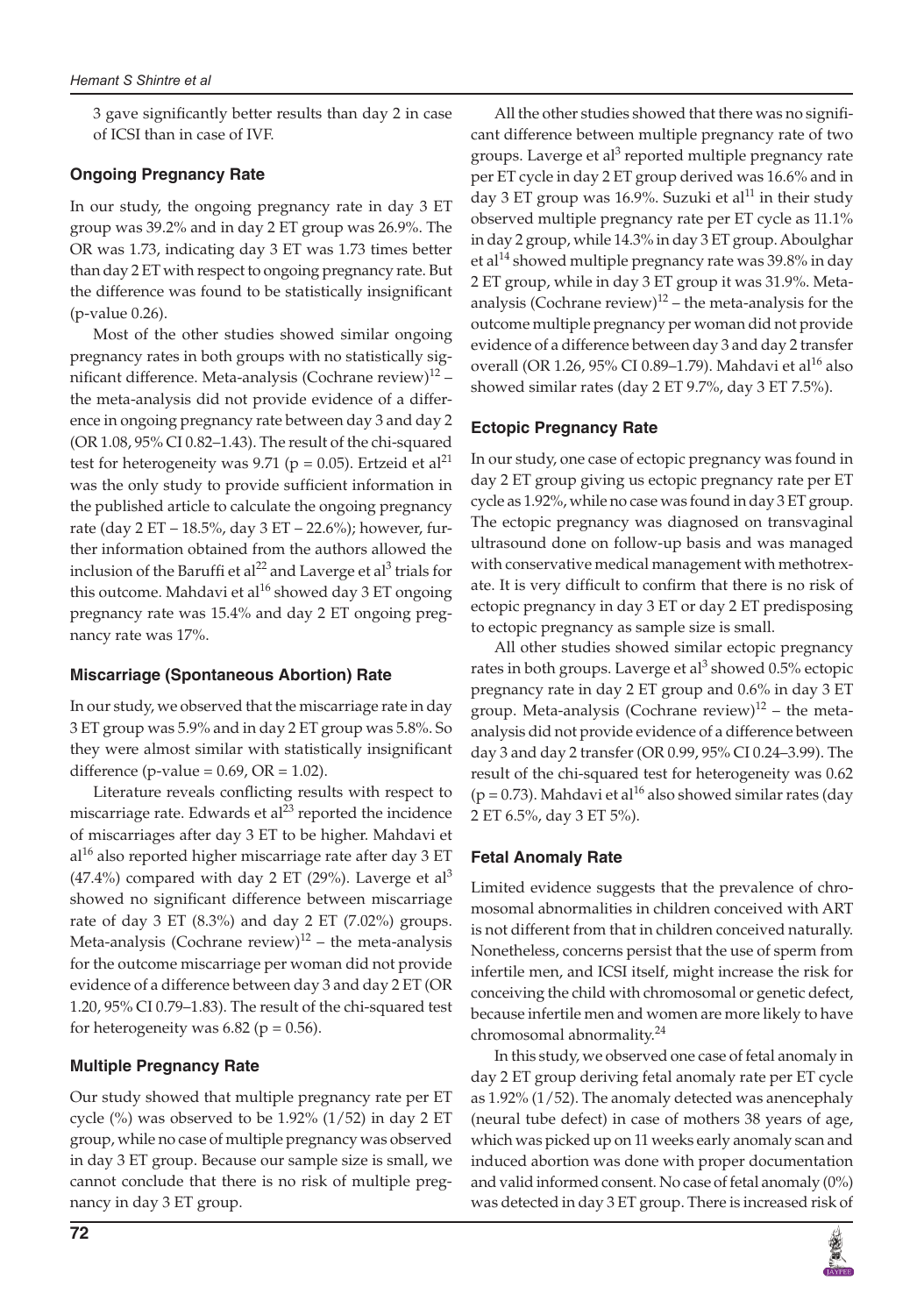neural tube defects in very young mothers and in mothers 30 to 40 years or higher age. Also, it is related to many etiologies including folic acid deficiency, etc. In addition, sample size is also small. So we cannot conclude that day 2 ET is associated with more incidence of fetal anomalies and day 3 ET does not carry the risk of fetal anomaly at all. No recently available studies have compared fetal anomaly rate in these two groups.

It can be argued that a delay of 1 day is too short to better differentiate the quality of embryos. In recent years, therefore, a more extended delay of ET up to the blastocyst stage has been tried by several investigators. With blastocyst transfer, some reported higher (56%) clinical pregnancy rates $25$  while some reported similar (38%) clinical pregnancy rates<sup>26</sup> as compared to our study. But blastocyst transfer risks the loss of embryos during prolonged culture and a lower number of blastocysts available for freezing.27 So, blastocyst transfer is upcoming intervention in ART, but still day 2/day 3 ET is a promising technique practiced worldwide.

We have included patients who have AMH value of 2 to 3.5, i.e., normo-responders but the results may vary in poor responders. One study by Shahine et al<sup>28</sup> showed lower clinical pregnancy rates in both transfer groups of poor responders (day 2 ET 15.4%, day 3 ET 16.4%) than normo-responders, but showed no difference between day 2 ET group and day 3 ET group.

## **LIMITATIONS AND RECOMMENDATIONS**

Although our study evaluates clinical and ongoing pregnancy rates as outcome measures, live birth rate is most reliable indicator of successful outcome of IVF/ICSI and ET as per the literature. But since our study period duration was short, i.e., 1 year, and patients were lost to follow-up till term, there were limitations for calculating live birth rate. So, similar study with inclusion of live birth rate parameter studied for longer duration of time is recommended. Since the number of patients in our study, i.e., the sample size was small, similar study with large sample size studied for longer duration of time are recommended. These studies will be more confirmatory for comparison of day 2 ET and day 3 ET. Since the sample size was small, we got very less number of cases of multiple pregnancy, ectopic pregnancy, fetal anomaly and we could not comment conclusively on comparison of these rare parameters. So, studies with large sample size studied for longer duration of time, including comparison of these parameters like multiple pregnancy rate, ectopic pregnancy rate and fetal anomaly rate, are recommended. Our study includes normo-responders (AMH value: 2–3.5 ng/mL) with mostly favorable factors (no history of previous failed cycles, fresh ET in the same cycle, age

≤40 years, adequate number of good quality embryos available). The results with poor or high responders with/without unfavorable factors (previous failed cycles, less number/poor quality embryos available, age >40 years) may vary. So studies including these subjects are recommended.

## **CONCLUSION**

In conclusion, IVF/ICSI and ET can be addressed to almost all causes of infertility and in our study, we observed that almost all the causes of infertility including female factor infertility, male factor infertility, combined male and female factor infertility, and unexplained infertility underwent IVF/ICSI and ET treatment. Our study demonstrates that OR in day 3 ET and day 2 ET for clinical pregnancy rate was 1.43 and for ongoing pregnancy rate was 1.75, indicating chances that day 3 ET appears to allow selection of more viable embryos than day 2 ET. But the difference is not statistically significant. In day 3 ET group and day 2 ET group, similar miscarriage (spontaneous abortion) rates were seen. Our study showed very low incidence of complications associated with IVF:ICSI and ET like multiple pregnancy, ectopic pregnancy, fetal anomaly in day 2 ET group, and no cases of above-mentioned parameters in day 3 ET group. So, it is safe to schedule and transfer embryos either on day 2 or on day 3 for planning and programming cycles in coordination with patient and IVF team and for adjusting weekends (nonworking days). Since the number of patients in our study, i.e., the sample size is small, larger sample studied for longer duration will be more confirmatory and concluding.

#### **CLINICAL SIGNIFICANCE**

Despite development in culture media allowing blastocyst transfer, many centers still practice day 2/3 ET. Over the period of past many years, many steps of IVF procedure became standardized. However, the optimum timing of ET is still debatable. Several studies comparing ET on day 2 *vs* day 3 after oocyte retrieval have been performed, but the conclusions are conflicting. More research is needed on this controversial topic, which definitely has impact on final outcome of ARTs. Our study attempts to throw some light on this important topic.

#### **REFERENCES**

- 1. Farquhar C, Rishworth JR, Brown J, Nelen WL, Marjoribanks J. Assisted reproductive technology: an overview of Cochrane Reviews. Cochrane Database Syst Rev 2014;12:CD010537.
- 2. Steptoe PC, Edwards RG. Reimplantation of a human embryo with subsequent tubal pregnancy. Lancet 1976 Apr;1(7965):880-882.